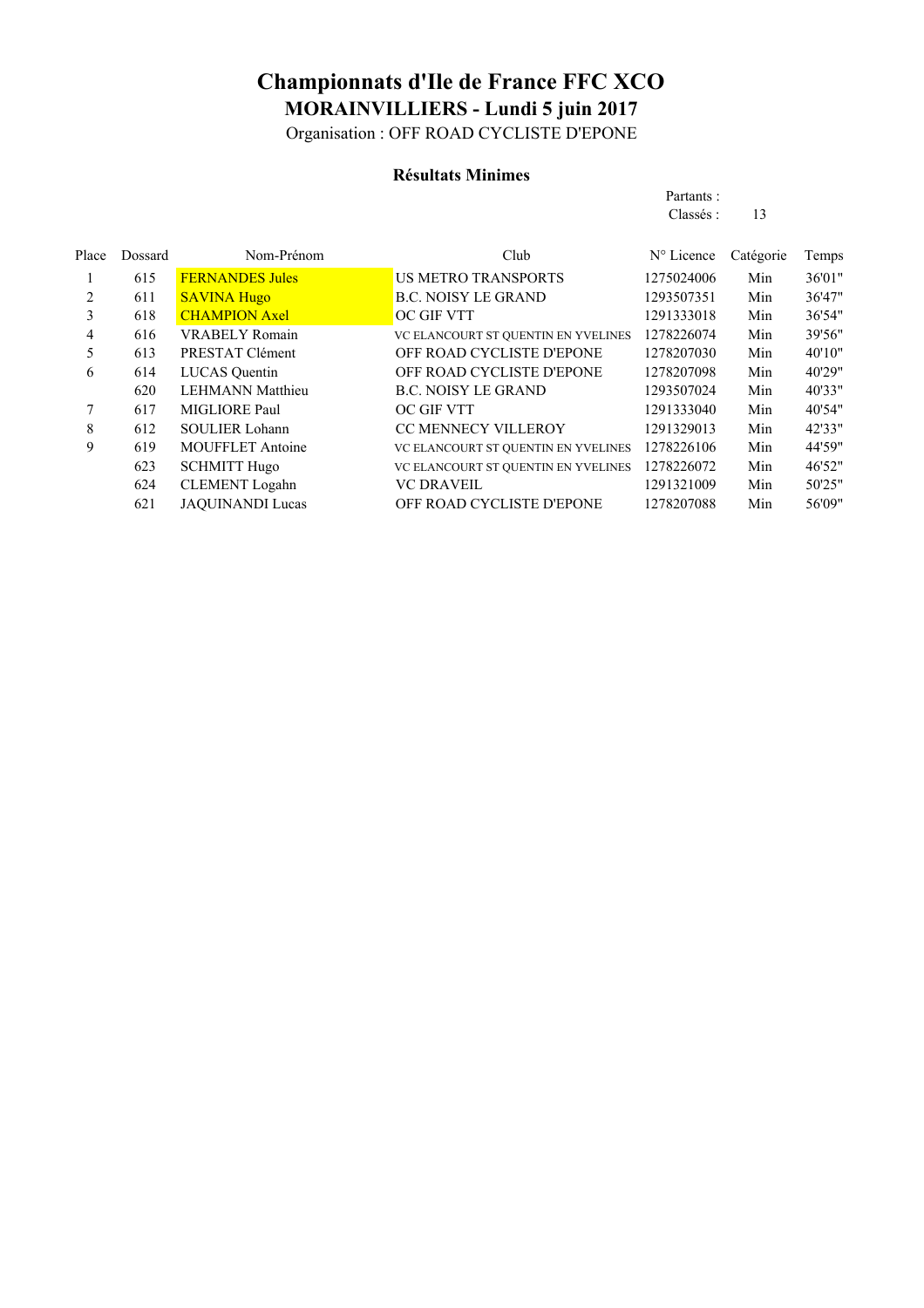Organisation : OFF ROAD CYCLISTE D'EPONE

#### **Résultats Cadettes**

|       |         |                        |                                  | Partants:              | 20        |          |
|-------|---------|------------------------|----------------------------------|------------------------|-----------|----------|
|       |         |                        |                                  | Classés :              | 2         |          |
| Place | Dossard | Nom-Prénom             | Club                             | N° Licence             | Catégorie | Temps    |
|       | 502     | <b>DALLIER Amélie</b>  | <b>BONNIERES V.T.T.</b>          | 1278247013             | Cad F     | 1:03'00" |
| 2     | 501     | <b>TETART Marie</b>    | <b>B.C. NOISY LE GRAND</b>       | 1293507036             | Cad F     |          |
|       |         |                        | <b>Résultats Minimes Filles</b>  | Partants :<br>Classés: | 17<br>3   |          |
| Place | Dossard | Nom-Prénom             | Club                             | $N^{\circ}$ Licence    | Catégorie | Temps    |
|       | 603     | <b>LEDOUX Mathilde</b> | <b>OC GIF VTT</b>                | 1291333031             | Min F     | 45'54"   |
| 2     | 601     | <b>LIGNIER Camille</b> | <b>ESC MEAUX</b>                 | 1277101022             | Min F     | 48'28"   |
| 3     | 602     | <b>RADIER Camille</b>  | <b>OFF ROAD CYCLISTE D'EPONE</b> | 1278207115             | Min F     | 50'40"   |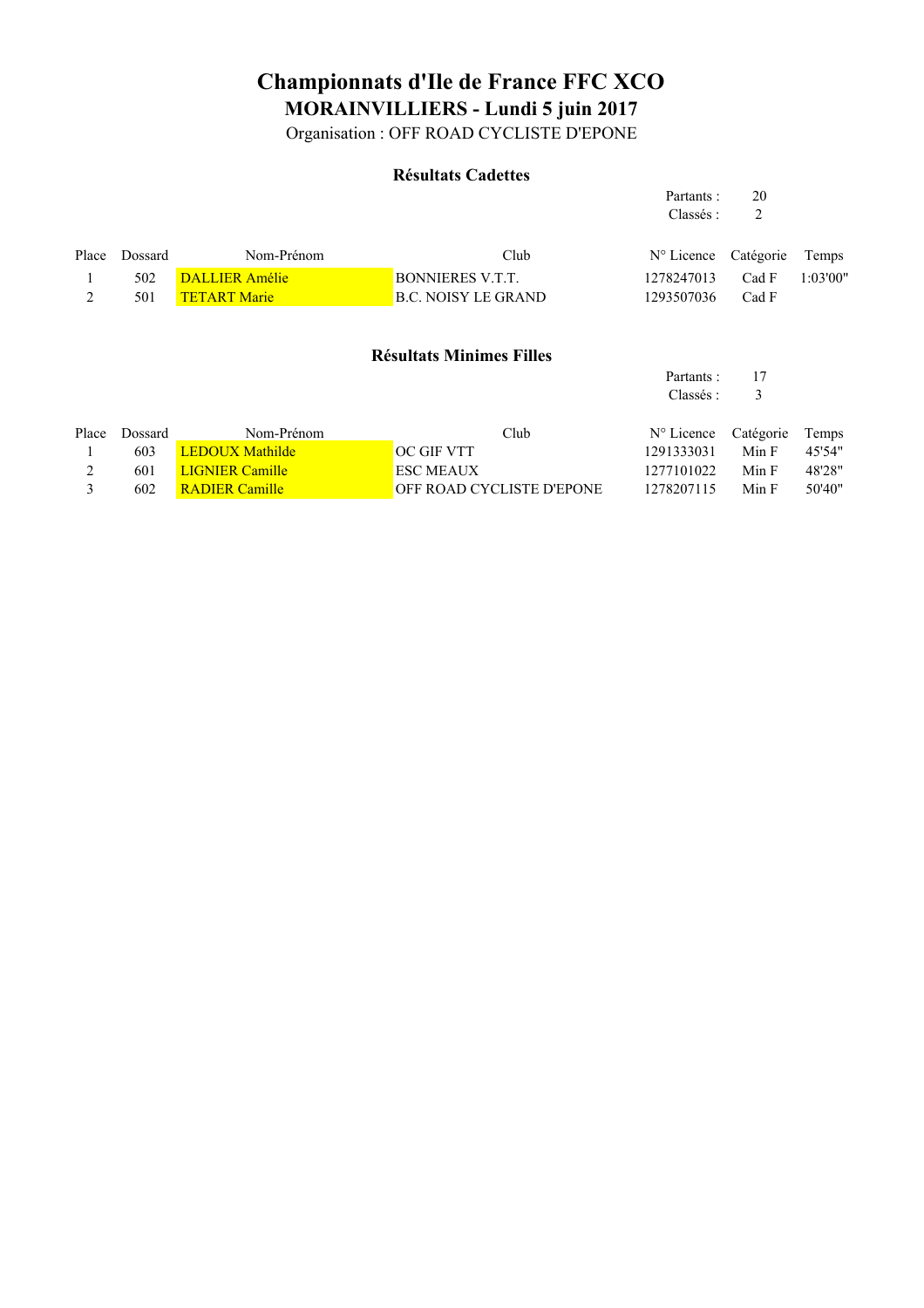Organisation : OFF ROAD CYCLISTE D'EPONE

#### **Résultats Cadets**

| Partants: |    |
|-----------|----|
| Classés:  | 15 |

| Place | Dossard | Nom-Prénom                     | Club                                | N° Licence | Catégorie | Temps    |
|-------|---------|--------------------------------|-------------------------------------|------------|-----------|----------|
| 1     | 513     | <b>RICHARD ANDRADE Florian</b> | <b>US METRO TRANSPORTS</b>          | 1275024161 | Cad       | 46'03"   |
| 2     | 516     | <b>GARIN Maxime</b>            | OFF ROAD CYCLISTE D'EPONE           | 1278207045 | Cad       | 46'22"   |
| 3     | 512     | <b>PERRET Raphael</b>          | OC GIF VTT                          | 1291333034 | Cad       | 46'26"   |
| 4     | 517     | <b>CASTILLE Noé</b>            | <b>CC IGNY PALAISEAU 91</b>         | 1291305193 | Cad       | 48'06"   |
| 5     | 526     | <b>VAVASSEUR Maxime</b>        | OFF ROAD CYCLISTE D'EPONE           | 1278207128 | Cad       | 48'25"   |
| 6     | 514     | <b>DAVESNE</b> Thomas          | <b>OC GIF VTT</b>                   | 1291333037 | Cad       | 49'05"   |
|       | 515     | <b>ROYER Maxime</b>            | VC ELANCOURT ST QUENTIN EN YVELINES | 1278226044 | Cad       | 49'38"   |
| 8     | 511     | <b>LATOUR Thomas</b>           | <b>ESC MEAUX</b>                    | 1277101131 | Cad       | 50'42"   |
| 9     | 521     | <b>CHATAIGNER Hannibal</b>     | <b>B.C. NOISY LE GRAND</b>          | 1293507117 | Cad       | 50'50"   |
| 10    | 518     | DE SALVO Lucas                 | <b>B.C. NOISY LE GRAND</b>          | 1293507239 | Cad       | 51'30"   |
|       | 527     | <b>BENOIST Tom</b>             | <b>ESC MEAUX</b>                    | 1277101068 | Cad       | 51'57"   |
|       | 525     | <b>LEMONNIER Loïck</b>         | <b>ESC MEAUX</b>                    | 1277101141 | Cad       | 54'32"   |
| 11    | 522     | POLETTO Antoine                | VC MONTIGNY BRETONNEUX              | 1278235311 | Cad       | 56'03"   |
| 12    | 519     | <b>LEBARGY</b> Pierre          | OFF ROAD CYCLISTE D'EPONE           | 1278207029 | Cad       | 58'03"   |
| 13    | 528     | <b>CABY</b> Corentin           | OFF ROAD CYCLISTE D'EPONE           | 1278207093 | Cad       | 1:02'22" |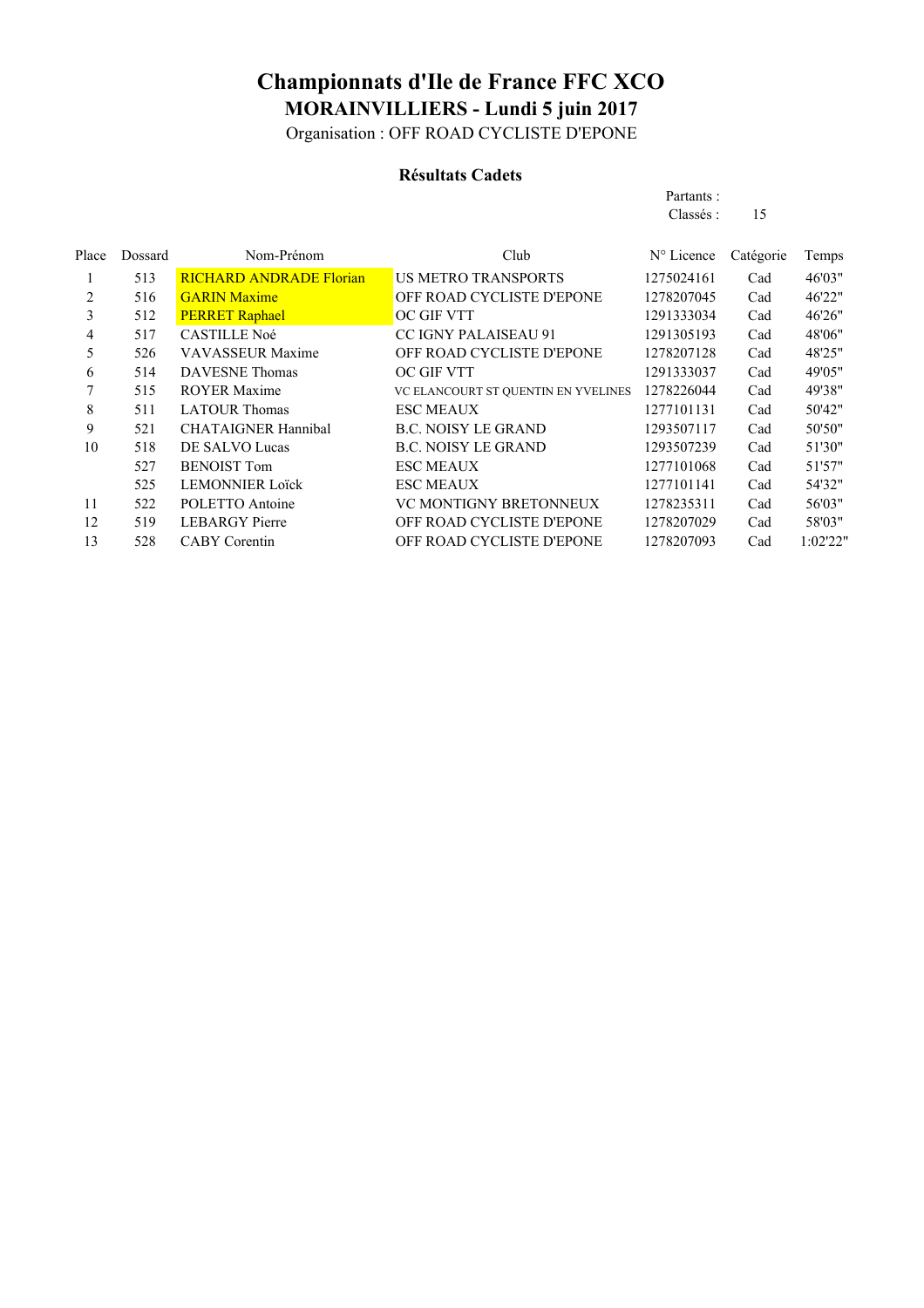Organisation : OFF ROAD CYCLISTE D'EPONE

### **Résultats Juniors**

|                |         |                           |                            | Partants:           | 8         |         |
|----------------|---------|---------------------------|----------------------------|---------------------|-----------|---------|
|                |         |                           |                            | Classés:            | 8         |         |
| Place          | Dossard | Nom-Prénom                | Club                       | $N^{\circ}$ Licence | Catégorie | Temps   |
|                | 154     | <b>MISCOPEIN Augustin</b> | OC GIF VTT                 | 1291333032          | Jun       | 1:22:30 |
| $\mathfrak{D}$ | 155     | <b>THIERRY Damien</b>     | OFF ROAD CYCLISTE D'EPONE  | 1278207038          | Jun       | 1:27:47 |
| 3              | 152     | <b>THIRIOT Thomas</b>     | US DOMONT CYCLISME         | 1295702197          | Jun       | 1:28:38 |
| 4              | 151     | LE BECHEC Corentin        | <b>OC GIF VTT</b>          | 1291333011          | Jun       | 1:31:40 |
|                | 157     | <b>TREHOUX Clément</b>    | US DOMONT CYCLISME         | 1295702194          | Jun       | 1:34:54 |
|                | 158     | <b>LEMOINE Florian</b>    | ARGENTEUIL VAL DE SEINE 95 | 1295708206          | Jun       | 1:36:19 |
| 5.             | 153     | <b>BONNAUD Maxime</b>     | LAGNY PONTCARRE CYC.       | 1277128111          | Jun       | 1:44:10 |
|                | 156     | FARDEAU Clément           | EC MONTGERON VIGNEUX       | 1291307003          | Jun       |         |
|                |         |                           |                            |                     |           |         |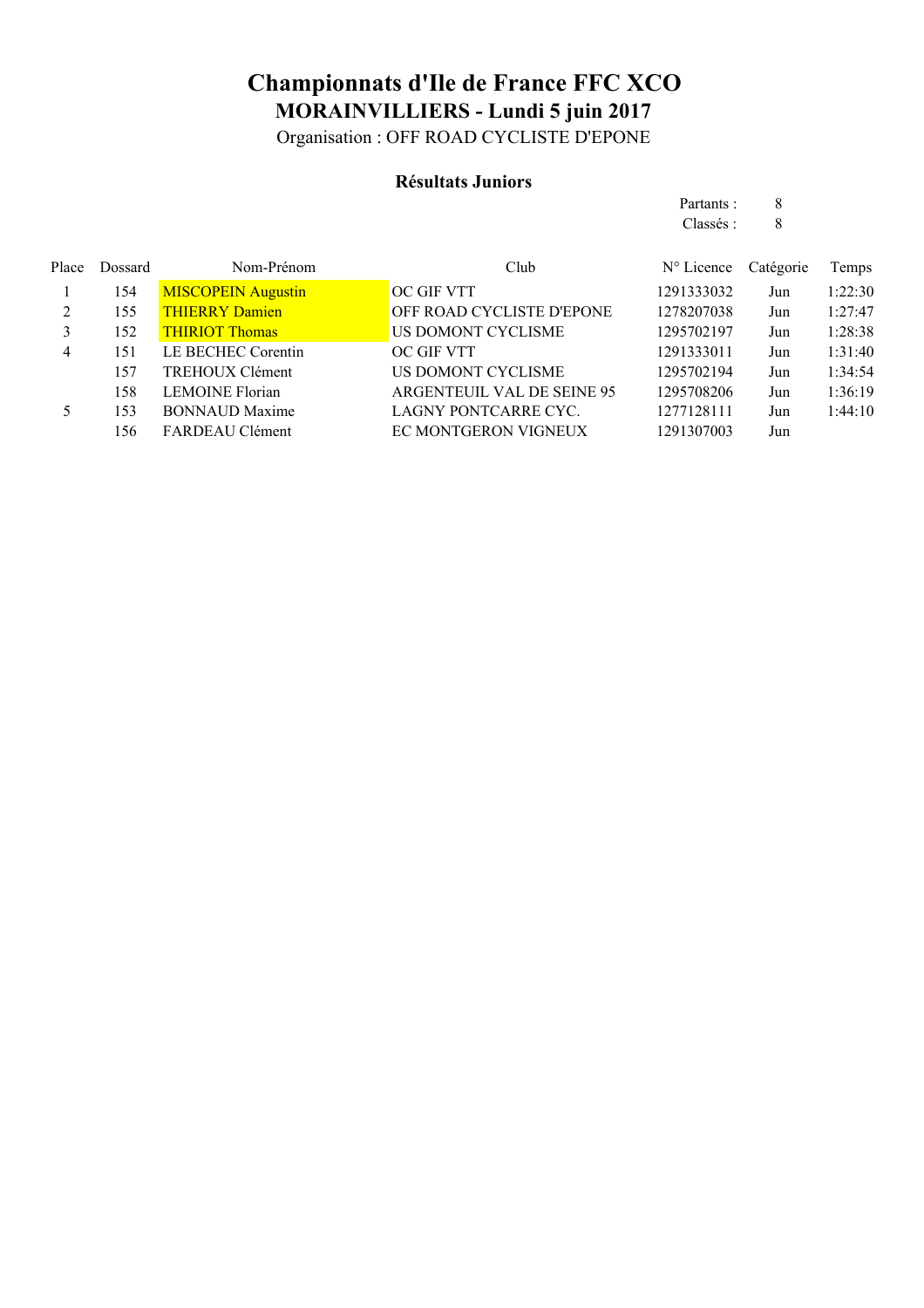Organisation : OFF ROAD CYCLISTE D'EPONE

### **Résultats Seniors et Juniors Féminines**

Partants : 7

|                |         |                       |                                  | Classés:            | 6         |         |
|----------------|---------|-----------------------|----------------------------------|---------------------|-----------|---------|
| Place          | Dossard | Nom-Prénom            | Club                             | $N^{\circ}$ Licence | Catégorie | Temps   |
|                | 425     | ALVES Gwendoline      | AVENIR DU VAL DE MARNE           | 1294609002          | Sen F     | 1:15:47 |
|                | 421     | <b>STUMPF Fanny</b>   | <b>ESC MEAUX</b>                 | 1277101143          | Sen F     | 1:19:56 |
| 2              | 422     | <b>HUBER Lisa</b>     | ARGENTEUIL VAL DE SEINE 95       | 1295708058          | Sen F     |         |
| 3              | 423     | <b>CARRE Léaldine</b> | <b>CSM VILLENEUVE GARENNE</b>    | 1292420170          | Sen F     |         |
|                |         |                       |                                  |                     |           |         |
|                |         |                       |                                  |                     |           |         |
|                | 451     | <b>FONTAINE Elora</b> | OFF ROAD CYCLISTE D'EPONE        | 1278207044          | Jun F     | 1:16:32 |
| $\overline{2}$ | 452     | <b>ROST Cynthia</b>   | <b>OFF ROAD CYCLISTE D'EPONE</b> | 1278207127          | Jun F     |         |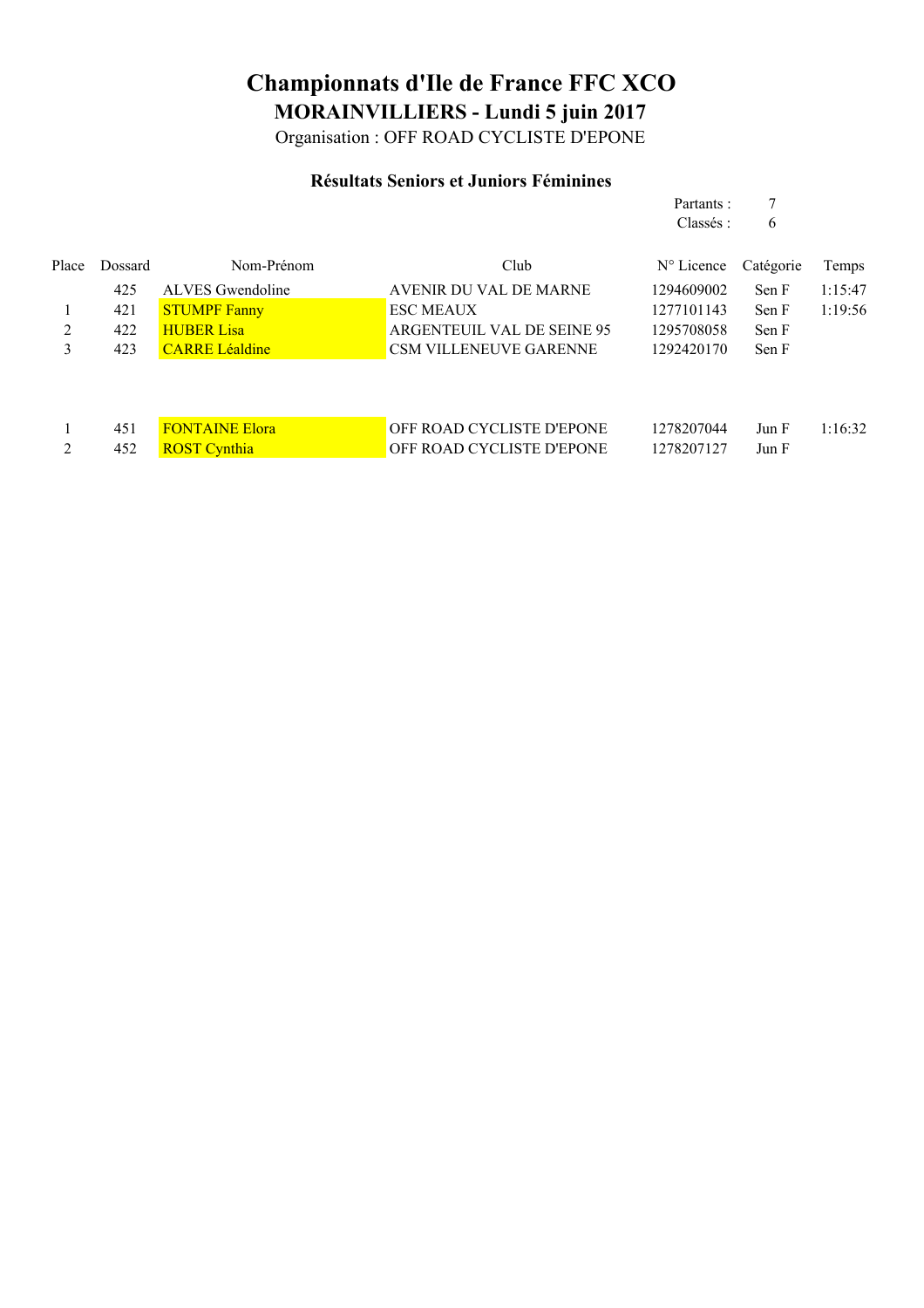Organisation : OFF ROAD CYCLISTE D'EPONE

#### **Résultats Espoirs**

|       |         |                         |                    | Partants :                    |      |         |
|-------|---------|-------------------------|--------------------|-------------------------------|------|---------|
|       |         |                         |                    | Classés :                     |      |         |
| Place | Dossard | Nom-Prénom              | Club               | $N^{\circ}$ Licence Catégorie |      | Temps   |
|       | 101     | <b>ORCHAMPT</b> Antoine | US DOMONT CYCLISME | 1295702039                    | Esp. | 1:32:34 |

|   | 101 | <b>ORCHAMPT Antoine</b> | US DOMONT CYCLISME           | 1295702039 | Esp | 1:32:34 |
|---|-----|-------------------------|------------------------------|------------|-----|---------|
| 2 | 104 | <b>GARYGA Baptiste</b>  | OFF ROAD CYCLISTE D'EPONE    | 1278207134 | Esp | 1:40:48 |
|   | 107 | <b>BEYER Julien</b>     | OC GIF VTT                   | 1291333020 | Esp | 1:41:28 |
| 4 | 102 | <b>GALI</b> Nicolas     | US DOMONT CYCLISME           | 1295702177 | Esp | 1:42:43 |
|   | 103 | <b>MARFOUTINE Joss</b>  | <b>ROUE D'OR CONFLANAISE</b> | 1278210108 | Esp | 1:45:40 |
| 6 | 106 | <b>PARMENTIER Hugo</b>  | <b>B.C. NOISY LE GRAND</b>   | 1293507196 | Esp |         |
|   | 105 | <b>BROCHARD Romain</b>  | OC GIF VTT                   | 1291333016 | Esp |         |
|   | 109 | <b>ROY Florian</b>      | US DOMONT CYCLISME           | 1295702155 | Esp |         |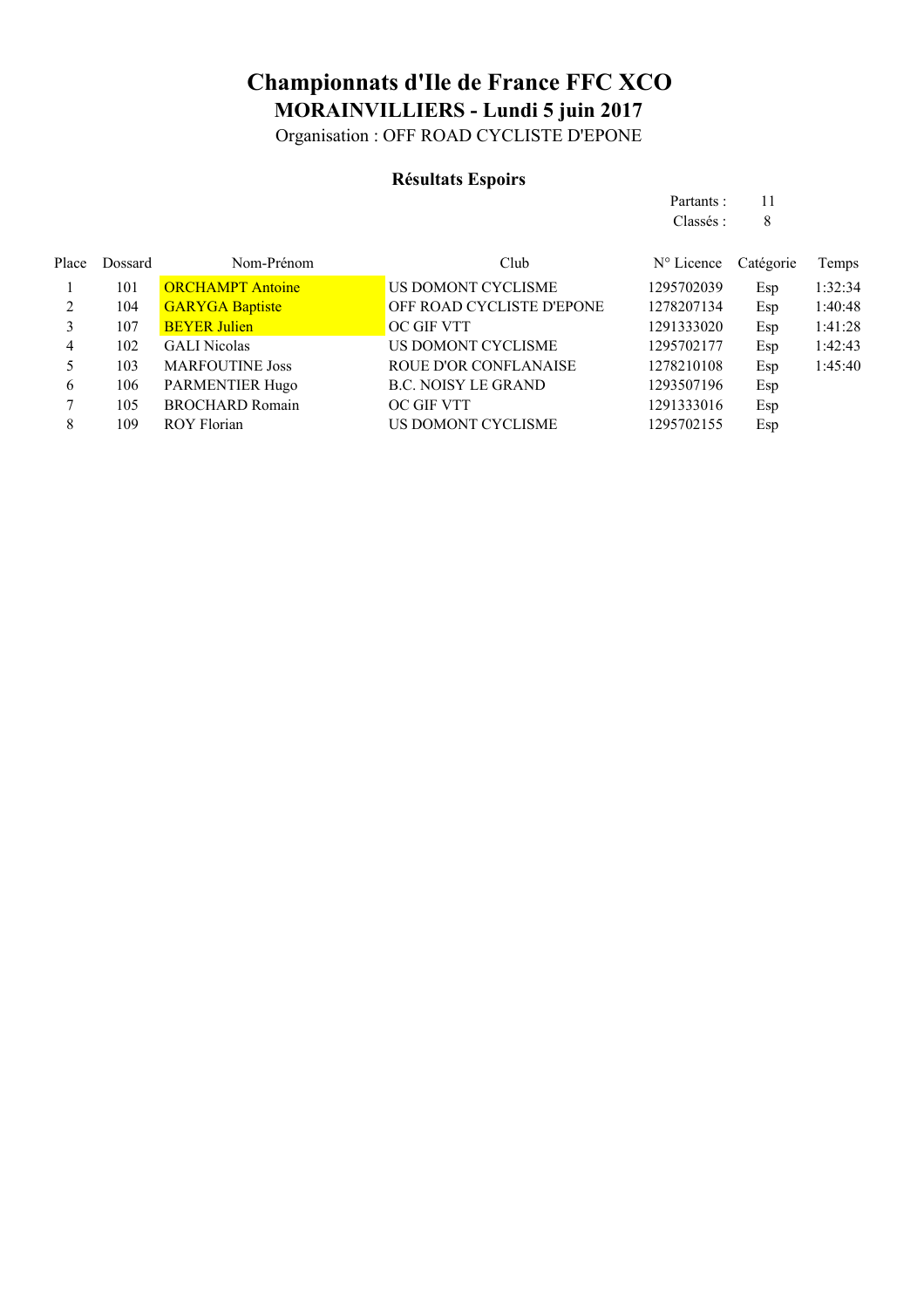Organisation : OFF ROAD CYCLISTE D'EPONE

#### **Résultats Seniors**

| Partants : | 10 |
|------------|----|
| Classés :  | 9  |
|            |    |

| Place | Dossard       | Nom-Prénom               | Club                            | $N^{\circ}$ Licence | Catégorie | Temps   |
|-------|---------------|--------------------------|---------------------------------|---------------------|-----------|---------|
|       | $\mathcal{E}$ | <b>BAZIN Nicolas</b>     | BH-SRSUNTOUR-KMC - US DOMONT C. | 1295702163          | Sen       | 1:29:28 |
|       |               | <b>TRAULET Emeric</b>    | US DOMONT CYCLISME              | 1295702199          | Sen       | 1:31:13 |
|       | 10            | <b>LOMBARD</b> Stéphane  | <b>VC GARENNOIS</b>             | 1292407082          | Sen       | 1:34:50 |
|       | 2             | <b>SEZNEC Hoel</b>       | <b>OC GIF VTT</b>               | 1291333035          | Sen       | 1:36:41 |
| 4     | 4             | <b>BEYER Jérémy</b>      | OC GIF VTT                      | 1291333019          | Sen       | 1:38:57 |
|       |               | <b>VAILLANT Pierre</b>   | OC GIF VTT                      | 1291333022          | Sen       | 1:43:26 |
|       |               | <b>DUPRE Christopher</b> | US MAULE CYCLISME               | 1278228166          | Sen       | 1:44:43 |
|       | 8             | <b>MARECHAL Yoann</b>    | <b>TEAM HBS CYCLING</b>         | 1277151014          | Sen       | 1:37:18 |
|       | 9             | <b>STRAUB Amaury</b>     | <b>ANTONY BERNY CYCLISTE</b>    | 1292409139          | Sen       |         |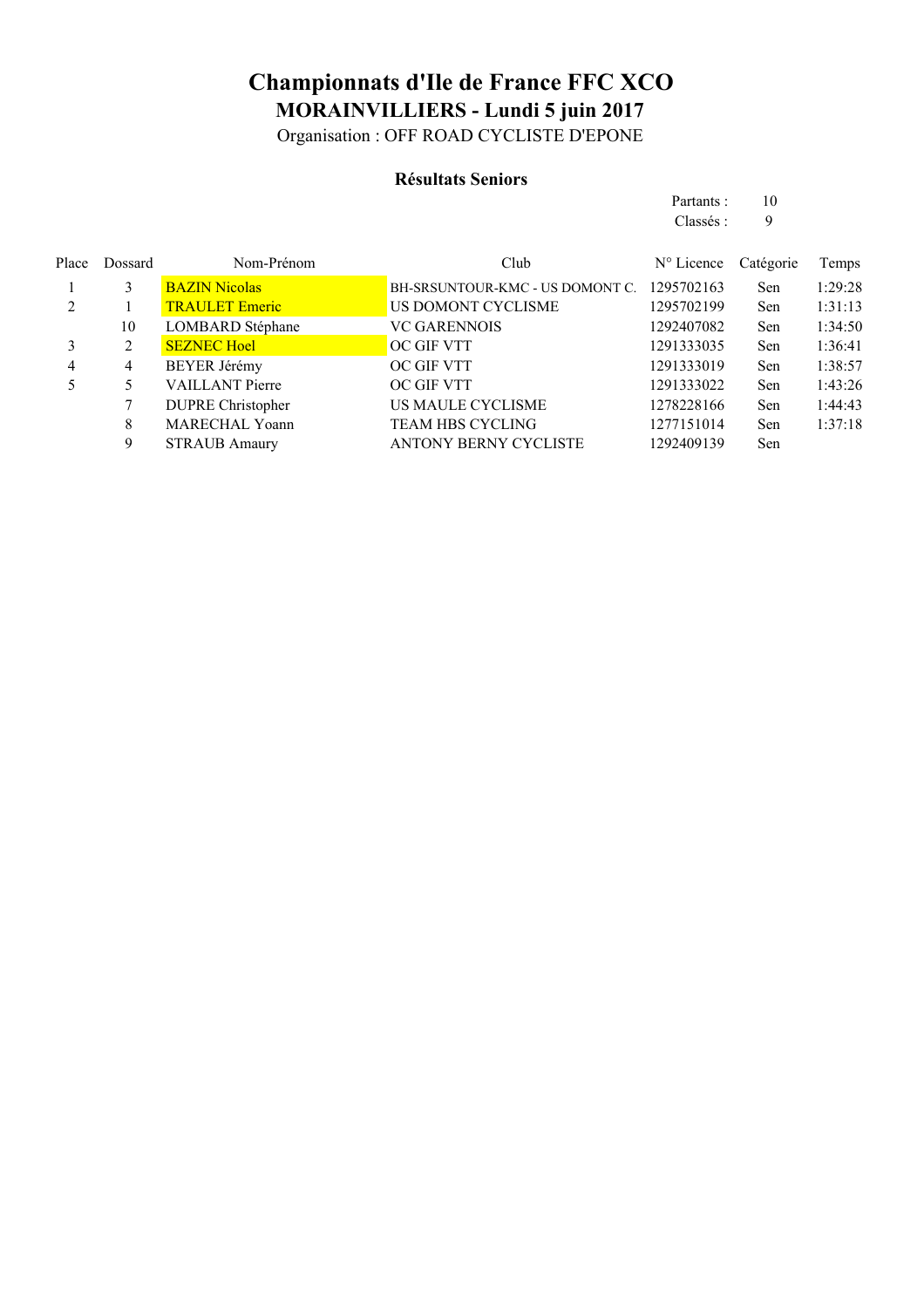Organisation : OFF ROAD CYCLISTE D'EPONE

#### **Résultats Masters 1 et 2**

|       |                |                              |                            | Partants:           | 9         |         |
|-------|----------------|------------------------------|----------------------------|---------------------|-----------|---------|
|       |                |                              |                            | Classés :           | 7         |         |
| Place | <b>Dossard</b> | Nom-Prénom                   | Club                       | $N^{\circ}$ Licence | Catégorie | Temps   |
|       | 201            | SACCOMANDI John              | PARISIS A.C. 95            | 1295714149          | Mas $1/2$ | 1:39:37 |
|       | 203            | <b>ANCEL Pierre Yves</b>     | <b>B.C. NOISY LE GRAND</b> | 1293507309          | Mas $1/2$ | 1:44:18 |
| 2     | 202            | <b>JOBARD Guillaume</b>      | OC GIF VTT                 | 1291333029          | Mas $1/2$ | 1:45:54 |
|       | 209            | <b>VAUCHELLES Nicolas</b>    | OLYMPIQUE C.V.O.           | 1295712162          | Mas $1/2$ |         |
| 3     | 205            | <b>FADDA Jean Christophe</b> | <b>TEAM VTT MAISSE</b>     | 1291325040          | Mas $1/2$ |         |
| 4     | 204            | <b>FRAISSE Arnaud</b>        | US DOMONT CYCLISME         | 1295702119          | Mas $1/2$ |         |
|       | 208            | <b>GRZYBEK Mathieu</b>       | <b>B.C. NOISY LE GRAND</b> | 1293507044          | Mas $1/2$ |         |
|       |                |                              |                            |                     |           |         |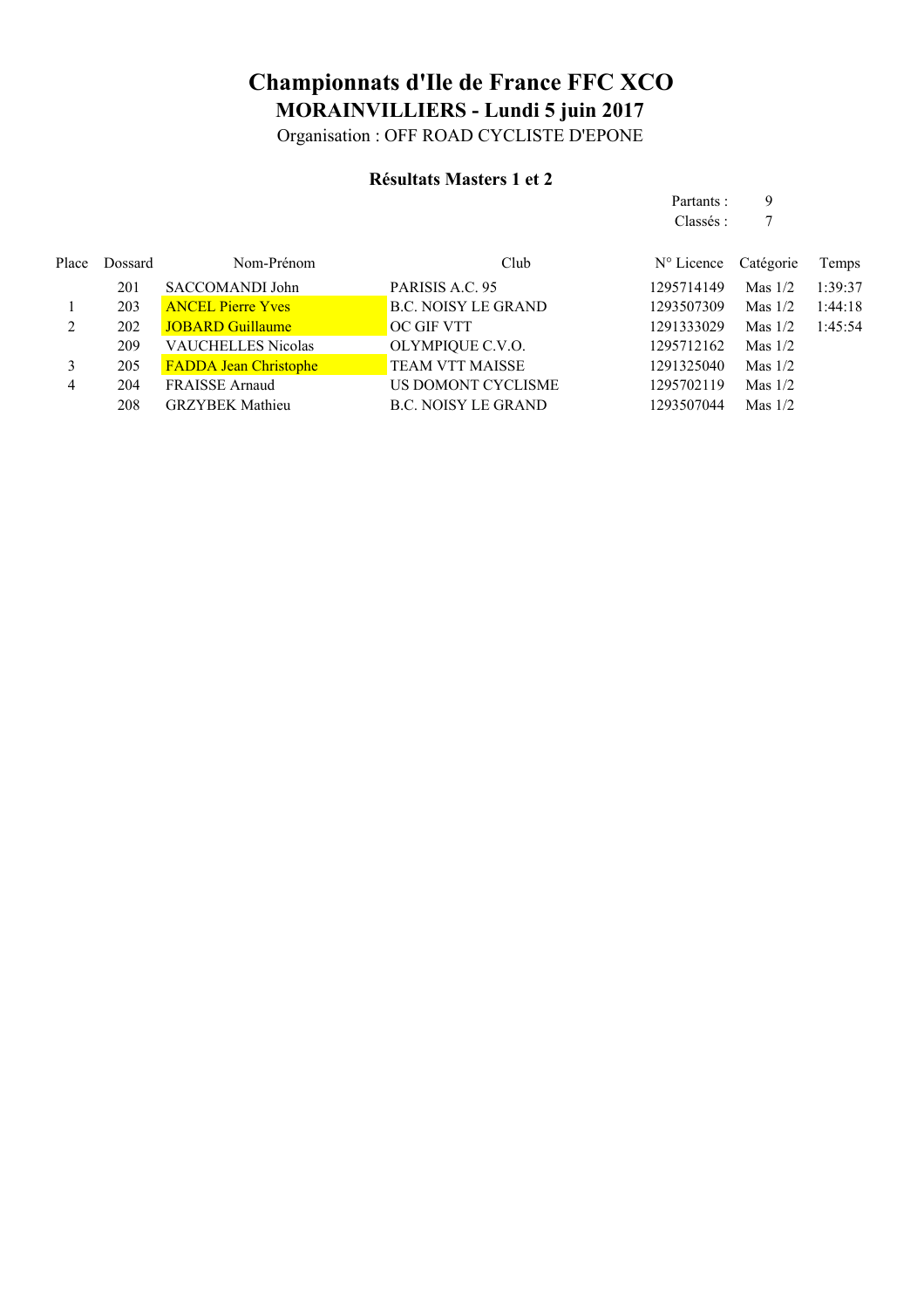Organisation : OFF ROAD CYCLISTE D'EPONE

#### **Résultats Masters 3-4-5**

| Partants : | 32 |
|------------|----|
| Classés :  | 29 |
|            |    |

| Place                   | Dossard | Nom-Prénom                  | Club                                | N° Licence | Catégorie | Temps   |
|-------------------------|---------|-----------------------------|-------------------------------------|------------|-----------|---------|
| $\mathbf{1}$            | 301     | <b>HUBER Christophe</b>     | ARGENTEUIL VAL DE SEINE 95          | 1295708068 | Mas $3/4$ | 1:24:10 |
| $\overline{2}$          | 302     | <b>DURAND Alexis</b>        | VC ELANCOURT ST QUENTIN EN YVELINES | 1278226006 | Mas $3/4$ | 1:24:41 |
| 3                       | 303     | <b>PARMENTIER Franck</b>    | <b>B.C. NOISY LE GRAND</b>          | 1293507203 | Mas $3/4$ | 1:30:47 |
|                         | 314     | <b>CHAMPMARTIN Nicolas</b>  | A. C. B. B.                         | 1292408195 | Mas $3/4$ |         |
| 4                       | 310     | LE MOAL Yannick             | EC MORSANG SUR ORGE                 | 1291339006 | Mas $3/4$ |         |
| 5                       | 304     | <b>ATZERT</b> Alexandre     | <b>B.C. NOISY LE GRAND</b>          | 1293507098 | Mas $3/4$ |         |
|                         | 315     | FERNANDES Yohan             | <b>TEAM VTT MAISSE</b>              | 1291325075 | Mas $3/4$ |         |
| 6                       | 308     | FERNANDES José              | <b>US METRO TRANSPORTS</b>          | 1275024108 | Mas $3/4$ |         |
|                         | 313     | TISSIER Sébastien           | <b>TEAM VTT MAISSE</b>              | 1291325038 | Mas $3/4$ |         |
| 7                       | 306     | <b>CHATAIGNER Dominique</b> | AC POMMEUSE BOISSY                  | 1277130019 | Mas 3/4   |         |
| 8                       | 305     | MICHOUT Eric                | US MAULE CYCLISME                   | 1278228161 | Mas $3/4$ |         |
| 9                       | 307     | <b>BASTIANA</b> Christian   | <b>CM AUBERVILLIERS 93</b>          | 1293505126 | Mas $3/4$ |         |
|                         | 312     | <b>BUZON Franck</b>         | <b>B.C. NOISY LE GRAND</b>          | 1293507018 | Mas $3/4$ |         |
|                         | 317     | <b>LEBRETHON Olivier</b>    | A. C. B. B.                         | 1292408138 | Mas $3/4$ |         |
| 10                      | 309     | <b>MERGUIN Fabrice</b>      | <b>CSM PUTEAUX</b>                  | 1292401002 | Mas $3/4$ |         |
|                         | 329     | <b>AMIOT Gilles</b>         | <b>VC MUREAUX</b>                   | 1278223044 | Mas 5     | 1:24:44 |
| 1                       | 322     | <b>CRENEL Didier</b>        | US DOMONT CYCLISME                  | 1295702037 | Mas 5     | 1:25:49 |
| $\overline{c}$          | 321     | <b>BULLIOT Jean Michel</b>  | EC MONTGERON VIGNEUX                | 1291307189 | Mas 5     |         |
| $\overline{\mathbf{3}}$ | 324     | <b>POITEVIN Francis</b>     | US DOMONT CYCLISME                  | 1295702006 | Mas 5     |         |
| 4                       | 323     | PICCIN Michel               | TEAM VTT MAISSE                     | 1291325056 | Mas 5     |         |
| 5                       | 331     | <b>BOMBARDIERI Hervé</b>    | OLYMPIQUE C.V.O.                    | 1295712072 | Mas 5     |         |
|                         | 328     | PACHOT Stéphane             | EC MORSANG SUR ORGE                 | 1291339029 | Mas 5     |         |
| 6                       | 325     | <b>LABARRE</b> Christophe   | MOHAWK'S TEAM                       | 1295733006 | Mas 5     |         |
| 7                       | 326     | CASTILLO Frédéric           | VC FONTAINEBLEAU AVON               | 1277113077 | Mas 5     |         |
|                         | 332     | <b>PORTIER Eric</b>         | <b>ASL VARREDDES</b>                | 1277107015 | Mas 5     |         |
|                         | 334     | <b>LEIDE Burkhard</b>       | A. SOISY ENGHIEN LA BARRE           | 1295713072 | Mas 5     |         |
|                         | 330     | <b>CHABANAUD Ludovic</b>    | <b>US METRO TRANSPORTS</b>          | 1275024264 | Mas 5     |         |
|                         |         |                             |                                     |            |           |         |
|                         | 335     | <b>FAGES OLIVIER</b>        | <b>B.C. NOISY LE GRAND</b>          |            | Mas 5     |         |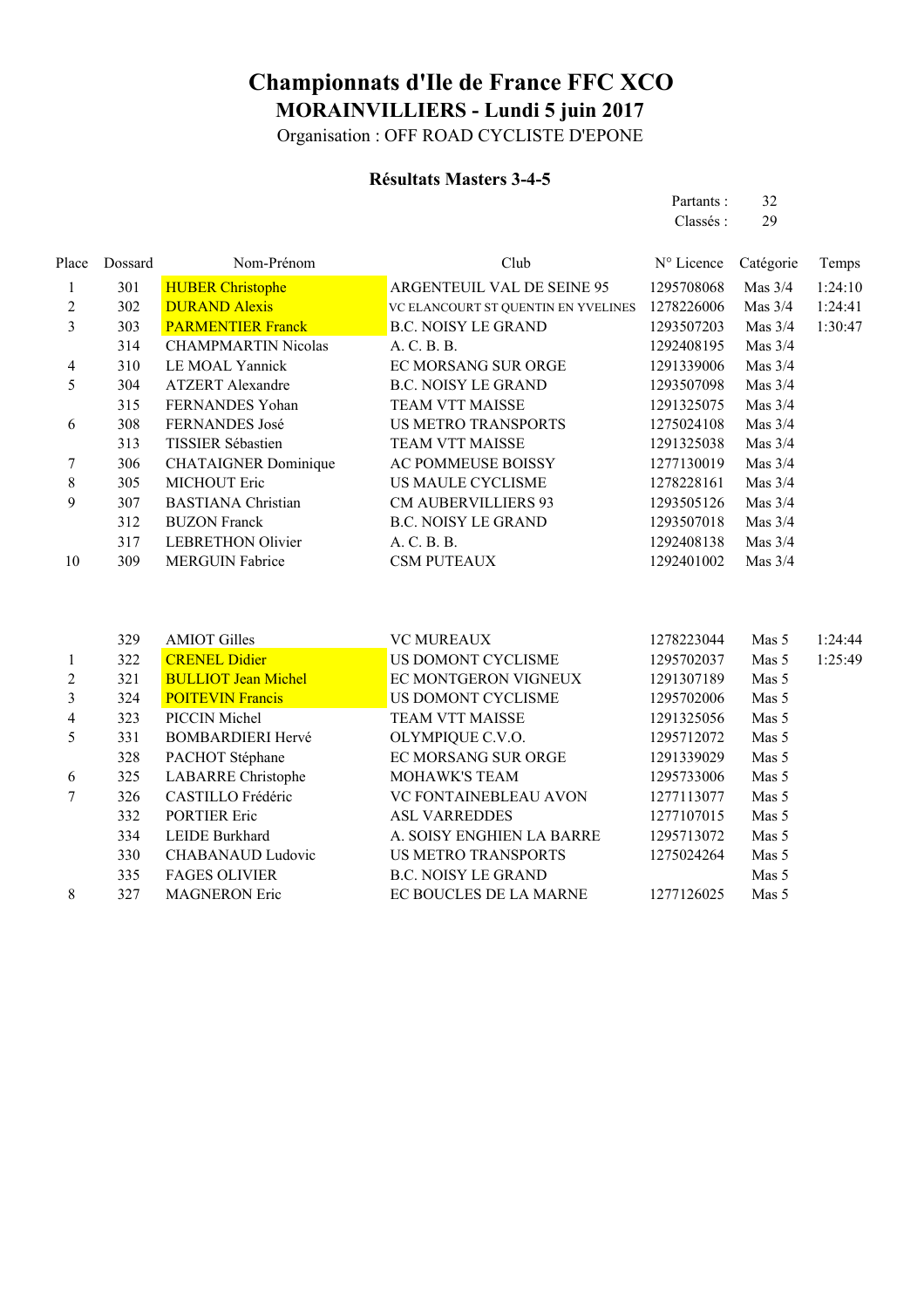Organisation : OFF ROAD CYCLISTE D'EPONE

#### **Résultats Tandems**

|       |                  |                       |                        | Partants:           | 6         |          |
|-------|------------------|-----------------------|------------------------|---------------------|-----------|----------|
|       |                  |                       |                        | Classés :           | 6         |          |
| Place | <b>Dossard</b>   | Nom-Prénom            | Club                   | $N^{\circ}$ Licence | Catégorie | Temps    |
|       | 401a             | <b>SOUFFLET David</b> | <b>ASL VARREDDES</b>   | 1277107013          | Tan       | 1:06:06  |
|       | 401 <sub>b</sub> | <b>TRACHET Alexis</b> | <b>ASL VARREDDES</b>   | 1277107007          | Tan       |          |
|       | 403a             | RICHARD Rémy          | <b>TEAM VTT MAISSE</b> | NL                  | Tan       | 01:13:27 |
|       | 403 <sub>b</sub> | <b>FINOT Estérel</b>  | <b>TEAM VTT MAISSE</b> | 1291325018          | Tan       |          |
|       | 402a             | MELO Christian        | <b>VC DRAVEIL</b>      | 1291321002          | Tan       | 01:35:24 |
|       | 402 <sub>b</sub> | <b>CLEMENT Joël</b>   | <b>VC DRAVEIL</b>      | 1291321005          | Tan       |          |